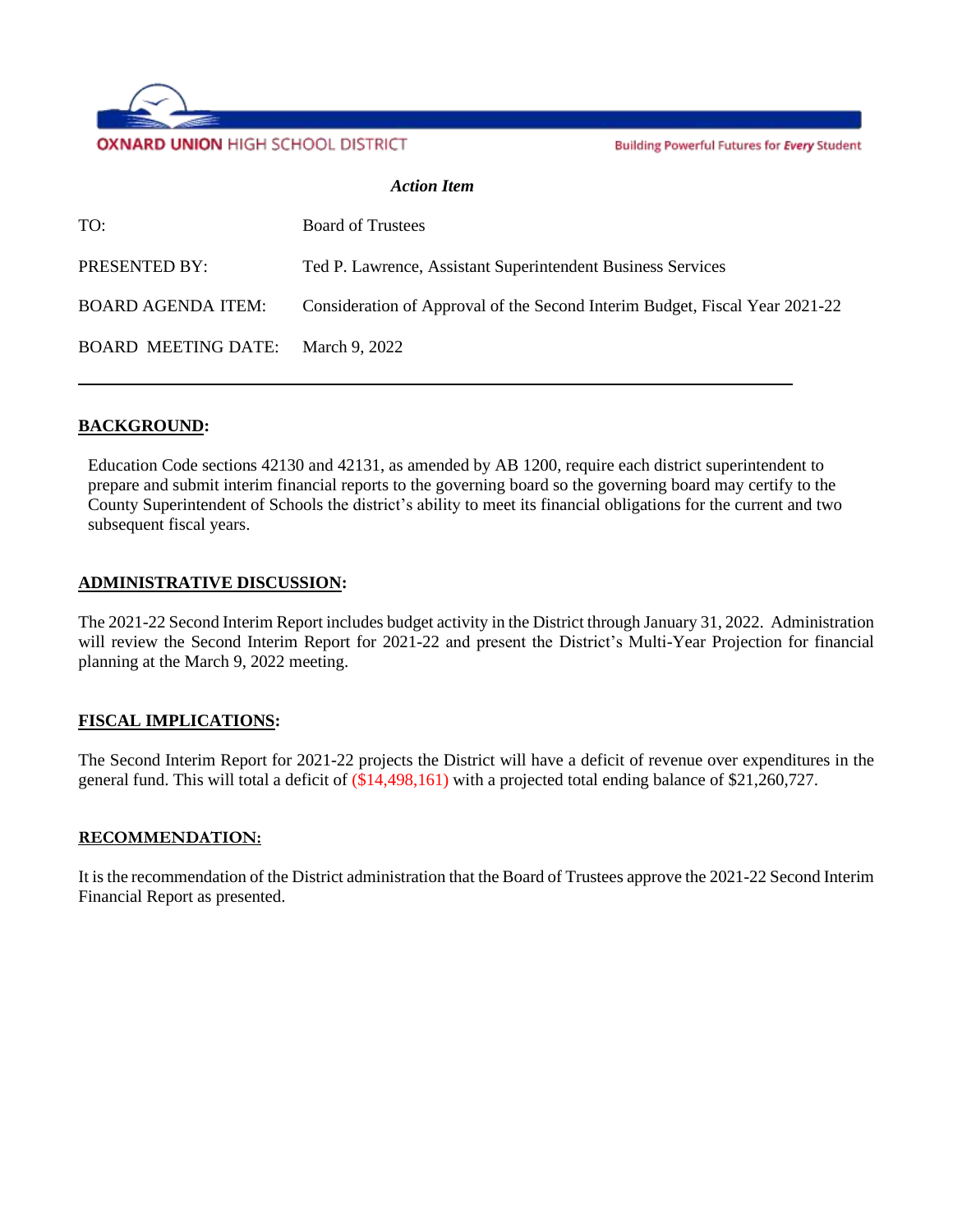

### 2021-22 Second Interim

The Second Interim is based on current information and assumptions from the Governor's Proposals for the 2022-23 State Budget and K-12 presented by School Services of California. The proposals affect the Second Interim multiyear projections which includes projected COLA for fiscal years 2022-23 in the amount of 5.33% and 2023-24 in the amount of 3.61%. The increase to the COLA is offset in the multiyear projection with the increase of 2.18% in CalSTRS, 3.19% in CalPERS, estimated 3% increase in health and welfare and estimated 1% increase for step and column. The governor did not propose providing relief towards CalSTRS and CalPERS in the 2022-23 Governor's Proposal, but that may change in the May Revise. Included in the Second Interim is the decrease in enrollment and unduplicated student counts based on the certified CALPADS report, which was brought forward in the multiyear projection.

The District administration will continue to work with the Board of Trustees on maintaining a balanced budget and long-term financial stability.

## Comments and Changes

- $\triangleright$  For the readers understanding of the various SACS reports, it is important to look at the headings, especially if they indicate unrestricted or restricted resources. The California School Accounting Manual (CSAM) prescribes certain accounting principles and practices specific to unrestricted and restricted programs/funding. Some of the reports combine unrestricted and restricted accounts and they are so labeled.
- $\triangleright$  The projected Reserve for Economic Uncertainties (REU), in Form 01 on page 2 under Projected Year Totals, amounts to \$9,562,601 which is 3% of total budgeted expenditures and other outgo.
- $\triangleright$  Board Policy 3100 establishes a minimum reserve for economic uncertainty (REU) in the range of 3 5%. For clarity, 5% is not the maximum, but rather the upper end of the minimum range.
- ➢ Other Funds, Forms 08-73, are reported in the documentation for the Second Interim Report. They include Student Body Fund, Adult Education, Cafeteria, Building, School Facilities, Capital Facilities, and Foundation Trust. All these Other Funds are in a solvent budgeted status as of the Second Interim.
- ➢ The Second Interim Report of Average Daily Attendance, Form A, reflects the current ongoing district wide ADA/Enrollment status.
- ➢ The actual and estimated cash flows, Form CASH, indicate the District will end the fiscal year in a positive cash position.
- ➢ The report of Criteria and Standards, Form 01CS, for the Second Interim Report indicates the County Superintendent of Schools to approve the District's Second Interim Financial Statement, once considered and approved by the Board of Trustees.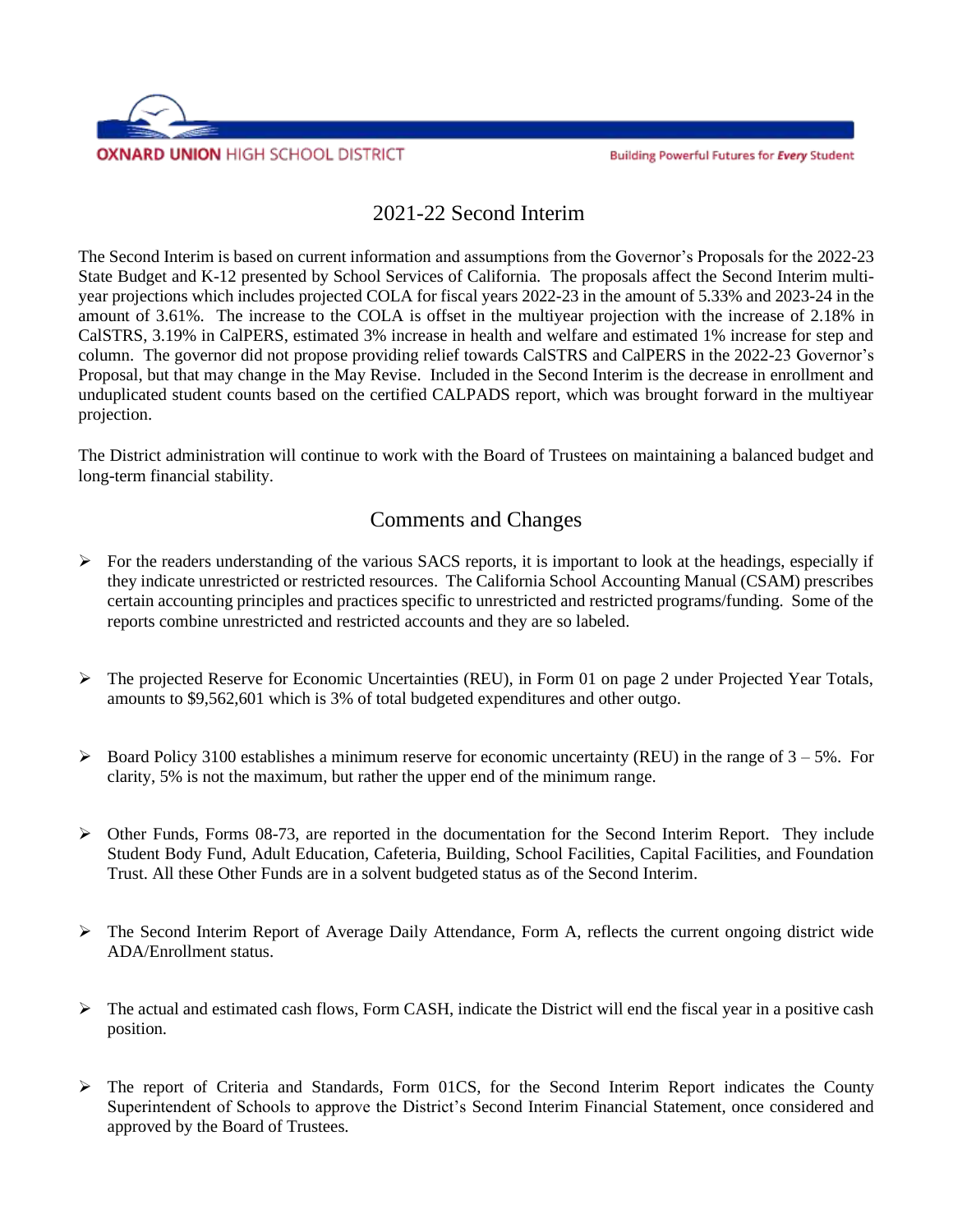### Revenue Summary

Total Projected Revenues \$304,255,199

**LCFF Revenue**: The District projects a decrease in LCFF revenues of (\$2,070,549) from \$201,679,938 in the First Interim to \$199,609,389 in the Second Interim. This is due to the decrease in enrollment, unduplicated student count and the percentage used for estimating ADA. The P1 report attendance which is ADA as of December 10, 2021 historically is higher than P2, but this year it was lower than the 2020-21 P1 and P2 report. Based on that information, the percentage used for estimating the 2021-22 P2 went from 92.62% to 92.17% of enrollment.

**Federal Revenue:** The District projects an increase in Federal revenues of \$2,823,373 from \$47,758,595 in the First Interim to \$50,581,968 in the Second Interim. The increase is due to the budgeting of carry over and increase in the allocation which includes, Title I \$202,785, ESSER II \$785,162, ESSER III \$1,078,693, GEER \$368,687 and ESSA Title IV Student Support \$245,346. Increases due to new funding include ESSA School Improvement \$86,918 and Channel Islands National Park \$33,862. Miscellaneous changes to federal revenue totaled \$21,920.

**Other State Revenue:** The District projects an increase in Other State revenue of \$4,122,700 from \$27,457,616 in the First Interim to \$31,580,316 in the Second Interim. The increase is due to new funding for Educator Effectiveness \$2,862,697, Special Education Dispute Prevention and Resolution \$210,220, Special Education Learning Recovery Support \$1,182,484, carryover funds in Lottery \$47,753, Restricted Lottery \$17,680, California Partnership Academy \$75,783, In Person Instruction \$910,363 and Special Education Project Workability \$96,958. This was offset by the transfer of Expanded Learning Opportunities for Paraeducators from state revenue to contributions due to the revenue received in Expanded Learning Opportunities (\$1,281,113) and miscellaneous changes to other state revenue (\$125).

**Other Local Revenue:** The District projects an increase in Other Local revenue of \$251,139 from \$22,232,387 in the First Interim to \$22,483,526 in the Second Interim. The increase is due to the increase in reimbursable expenditures for the 70/30 share of the district office cost with Rio School District \$227,887 miscellaneous changes to other local revenue \$23,252.

| <b>Revenue</b>             | 2021-22<br><b>Adopted Budget</b> | $2021 - 22$<br>First Interim | $2021 - 22$<br>Second Interim | Change          |
|----------------------------|----------------------------------|------------------------------|-------------------------------|-----------------|
| <b>LCFF</b> Entitlement    | \$197,034,720                    | \$201,679,938                | \$199,609,389                 | $(\$2,070,549)$ |
| <b>Federal Revenue</b>     | 16,509,493                       | 47,758,595                   | 50,581,968                    | 2,823,373       |
| <b>Other State Revenue</b> | 38,008,216                       | 27,457,616                   | 31,580,316                    | 4,122,700       |
| Local Revenue              | 18,995,688                       | 22, 232, 387                 | 22,483,526                    | 251,139         |
| <b>Total</b>               | \$270,548,117                    | \$299,128,536                | \$304,255,199                 | \$5,126,663     |



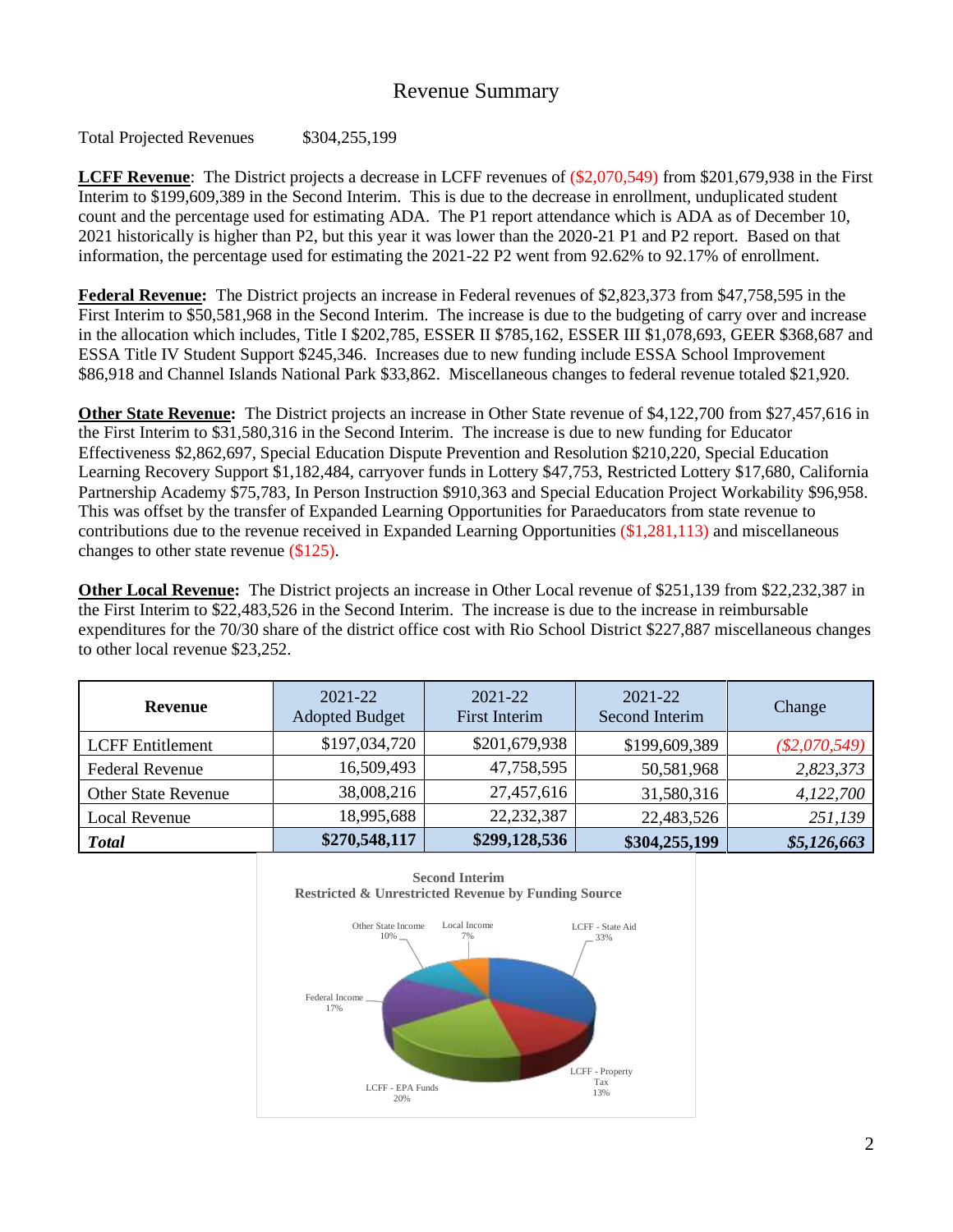## Expenditure Summary

Total Projected Expenditures \$316,753,360

**Certificated Salary**: The District projects an increase of \$4,650,812 from \$99,303,036 in the First Interim to \$103,953,848 in the Second Interim. The increase is due to the 4.31% on schedule pay increase and 2% one-time off schedule. Unit Share salary costs increased \$4,163,817. Certificated Management salary costs increased \$258,009. Increases to non-unit share and restricted programs totaled \$228,986.

**Classified Salary:** The District projects an increase of \$3,790,109 from \$27,783,053 in the First Interim to \$31,573,162 in the Second Interim. The increase is due to the 4.31% on schedule pay increase and 2% one-time off schedule \$1,642,155, budgeting for Maintenance positions that were previously charged to Routine Restricted Maintenance that were not budgeted for at First Interim \$1,737,847, the CSUCI Residents \$200,000, and Paraeducator fte increase \$210,107.

**Benefits:** The District projects an increase \$878,722 from \$80,269,248 in the First Interim to \$81,147,970 in the Second Interim. The increase is due to the changes in Certificated and Classified salaries.

**Books and Supplies:** The District projects an increase of \$736,768 from \$41,143,609 in the First Interim to \$41,880,377 in the Second Interim. The increase is due to allocation increases in restricted programs, clearing negative balances by reallocating budgets to and from other budgets such as salary and benefits and services and operating expenditures. New funding for Educator Effectiveness, SPED Dispute Prevention and Dispute Resolution, and SPED Learning Recovery Support.

**Services & Other Operating:** The District projects an increase of \$4,138,571 from \$26,825,205 in the First Interim to \$30,963,776 in the Second Interim. The increase is due to a transfer to clear negative budget lines from capital outlay for Routine Restricted Maintenance \$949,563. Increase in allocations for In Person Instruction \$452,745 and ESSER II funding \$140,122. Carryover for Title I, CA Scale Up, Channel Islands National Park Services, GEER I, School Improvement (CSI) for a total of \$99,142. New funding for Educator Effectiveness \$471,226, SPED Dispute Prevention and Dispute Resolution \$28,800 and SPED Learning Recovery Support \$163,200 and the 15% LCAP Concentration funding \$295,802 and the reallocation of LCAP budget \$1,222,899. Reallocation of budgets totaling \$315,072.

**Capital Outlay:** The District projects an increase of \$391,619 from \$22,003,129 in the First Interim to \$22,394,748 in the Second Interim. The increase is due to the increase in ESSER III funding \$1,078,693, reallocation of the Solar Drive generator from Fund 215 to a general fund reimbursable account for the Rio 70/30 split \$95,553, additional costs for the 3 electric buses \$87,347 which is offset by the decrease in Routine Restricted Maintenance to clear negative budget line items (\$869,974).

**Other Outgo-Excluding Excess Costs:** The District projects a decrease of (\$1,537) from \$5,444,989 in the First Interim to \$5,443,452 in the Second Interim. The decrease is due to the reduction in the LCFF transfer to VCOE for OUHSD students that attend county operated schools.

**Other Outgo-Indirect:** The District does not project a change from the First Interim to the Second Interim.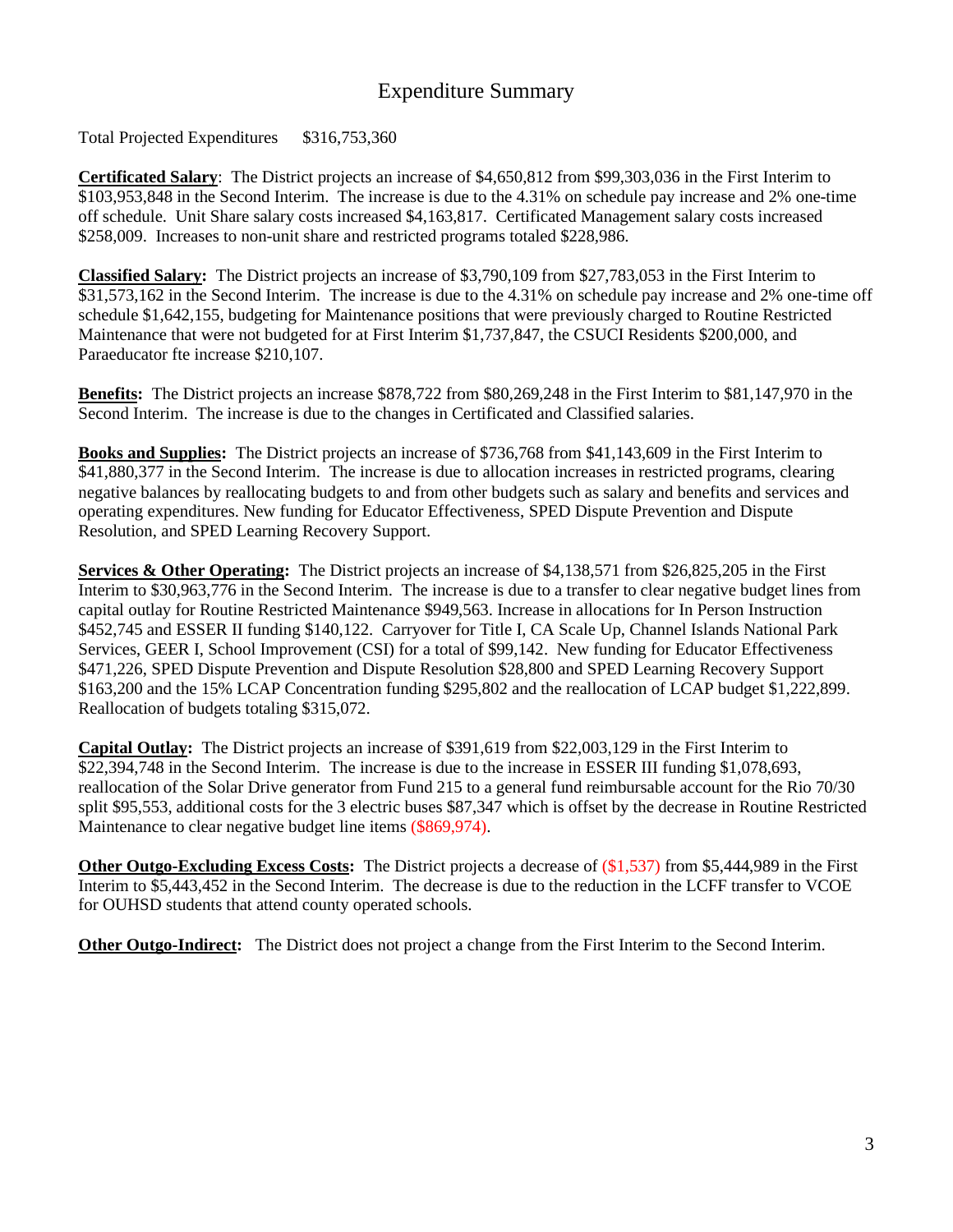| <b>Expenditures</b>          | 2021-22<br><b>Adopted Budget</b> | 2021-22<br><b>First Interim</b> | 2021-22<br>Second Interim | Changes      |
|------------------------------|----------------------------------|---------------------------------|---------------------------|--------------|
| <b>Certificated Salaries</b> | \$104,777,931                    | \$99,303,036                    | \$103,953,848             | \$4,650,812  |
| <b>Classified Salaries</b>   | 29,627,196                       | 27,783,053                      | 31,573,162                | 3,790,109    |
| <b>Employee Benefits</b>     | 84,815,815                       | 80,269,248                      | 81,147,970                | 878,722      |
| <b>Books and Supplies</b>    | 22,802,250                       | 41,143,609                      | 41,880,377                | 736,768      |
| Services, Other Operating    | 22,654,664                       | 26,825,205                      | 30,963,776                | 4,138,571    |
| Capital Outlay               | 872,175                          | 22,003,129                      | 22,394,748                | 391,619      |
| Other Outgo                  | 4,317,053                        | 4,841,016                       | 4,839,479                 | (1, 537)     |
| <b>Total Expenditures</b>    | \$269,867,084                    | \$302,168,296                   | \$316,753,360             | \$14,585,064 |



## Contributions to Restricted Programs Summary

The table below shows the contributions to support restricted programs. The District projects an increase of \$589,281 from \$10,636,392 in the First Interim to \$11,225,673 in the Second Interim. The increase to Routine Restricted Maintenance Account (RRMA) in the amount of \$363,994 which is a state requirement that 3% of the overall general fund expenditures be transferred into RRMA and increase in Special Education of \$225,287 for the 4.31% on schedule and 2% off schedule pay increase and additional fte for Paraeducators due to the growth in student need.

|                                       | 2021-22<br><b>Adopted Budget</b> | 2021-22<br>First Interim | 2021-22<br>Second Interim | Changes |
|---------------------------------------|----------------------------------|--------------------------|---------------------------|---------|
| Special Education                     | 6,051,729                        | 2,940,183                | 3,165,470                 | 225,287 |
| <b>Routine Restricted Maintenance</b> | 7,780,224                        | 7,696,209                | 8,060,203                 | 363,994 |
| Total                                 | \$<br>13,831,953                 | 10,636,392               | 11,225,673                | 589,281 |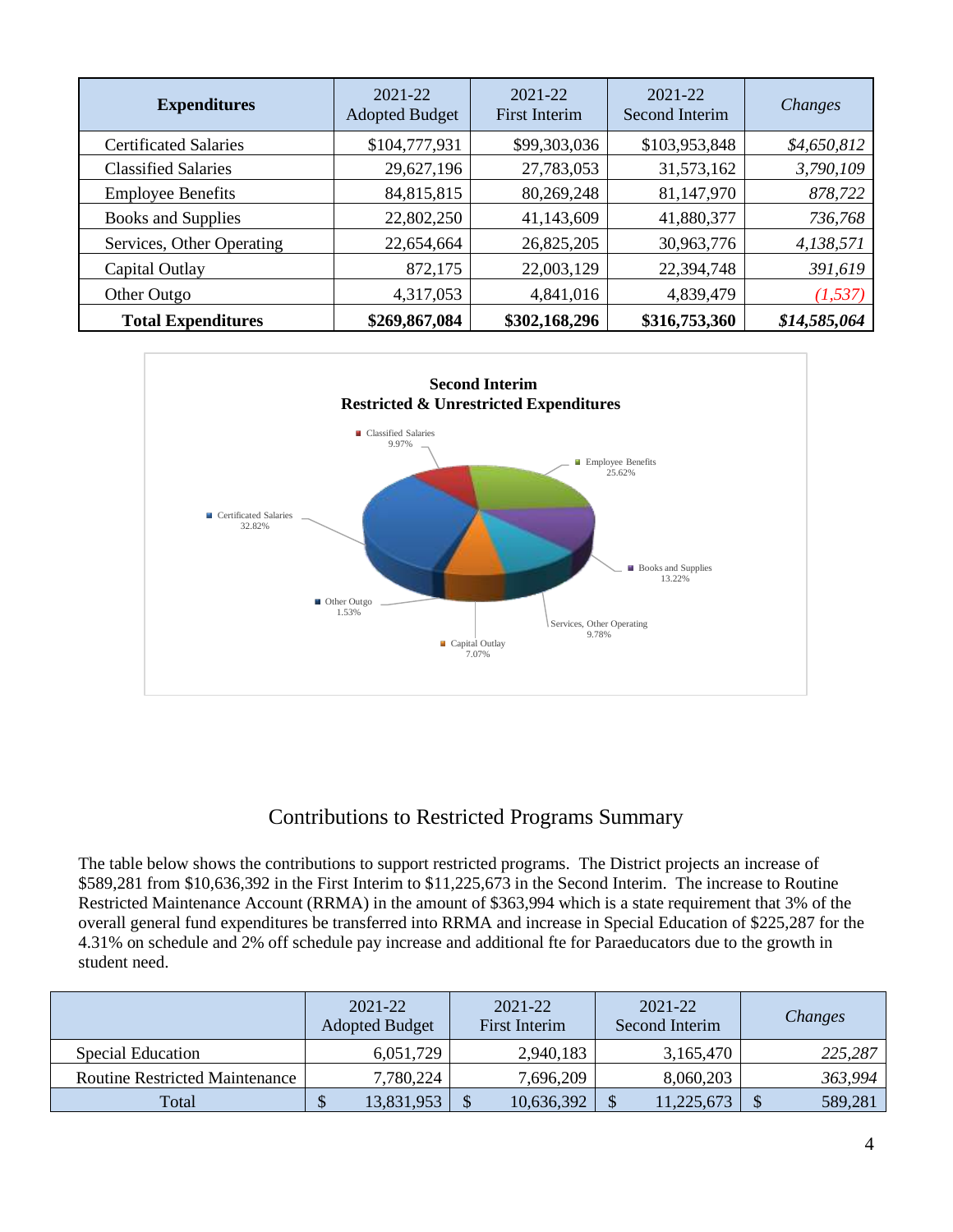## Ending Fund Balance Summary

Historically, actual year-end ending balances are more favorable than those forecasted during the fiscal year. Due to the increase in expenses after First Interim, Fiscal Services has engaged in cost cutting efforts that will assist in a higher ending balance. While there is no assurance that the district will realize a higher ending balance as the year progresses, it is a possibility because of the district's conservative approach to budget development and initiated cost cutting measures.

The components of the Ending Balance as reflected in the schedules below, include a reserve for economic uncertainties, reserves for warehouse stores inventory, revolving funds, audit adjustment, assigned and undesignated balance.

Since the First Interim, the ending balance decreased (\$9,258,401). This is mainly due to the use of reserves for the 4.31% on schedule pay increase, the 2% off schedule, budgeting for maintenance positions that were moved from Routine Restricted Maintenance at First Interim, a \$1.1m increase for substitute salary and benefits, and reduction in LCFF funding due to decrease in enrollment and unduplicated student counts.

|                                           | 2021-22<br><b>Adopted Budget</b> | 2021-22<br><b>First Interim</b> | 2021-22<br>Second Interim | Changes       |
|-------------------------------------------|----------------------------------|---------------------------------|---------------------------|---------------|
| <b>Beginning Balance</b>                  | \$24,001,764                     | \$35,758,888                    | \$35,758,888              | \$            |
| Audit Adjustment                          | 0                                | 0                               | 0                         | 0             |
| <b>Operating Surplus (Deficit)</b>        | 681,033                          | (5,239,760)                     | (14, 498, 161)            | (9, 258, 401) |
| <b>Ending Balance</b>                     | 24,682,797                       | 30,519,128                      | 21,260,727                | (9, 258, 401) |
|                                           |                                  |                                 |                           |               |
| <b>Reserve for Economic Uncertainties</b> | 8,096,013                        | 9,131,049                       | 9,562,601                 | 431,552       |
| Revolving Cash Fund and Stores            | 510,000                          | 510,000                         | 510,000                   | 0             |
| <b>Restricted Fund Balance</b>            | 495,261                          | 516,198                         | 2,873,835                 | 2,357,637     |
| Assigned                                  |                                  |                                 |                           |               |
| <b>Summer School Savings</b>              | 2,347,833                        | 2,347,833                       | 2,347,833                 | 0             |
| 1 Diesel School Bus                       | 200,000                          | $\boldsymbol{0}$                | 0                         | 0             |
| 3 White Fleet @ \$75,000 each             | 225,000                          | 0                               | $\theta$                  | 0             |
| Contribution to Del Sol HS                | 2,000,000                        | $\boldsymbol{0}$                | 0                         | 0             |
| Debt Service Payment                      | 3,000,000                        | $\Omega$                        | 3,000,000                 | 3,000,000     |
| <b>Unallocated Unit Share</b>             | 3,479,916                        | 3,647,829                       | 1,514,168                 | (2, 133, 661) |
| 2021-22 Unit Share                        | 0                                | 3,784,642                       | 0                         | (3,784,642)   |
| <b>Total Reserves and Designations</b>    | 20,354,023                       | 19,937,551                      | 19,808,437                | (129, 114)    |
| <b>Undesignated Balance</b>               | 4,328,774                        | 10,581,577                      | 1,452,290                 | (9, 129, 287) |
| <b>Ending Balance</b>                     | \$<br>24,682,797                 | \$30,519,128                    | 21,260,727<br>\$          | (9, 258, 401) |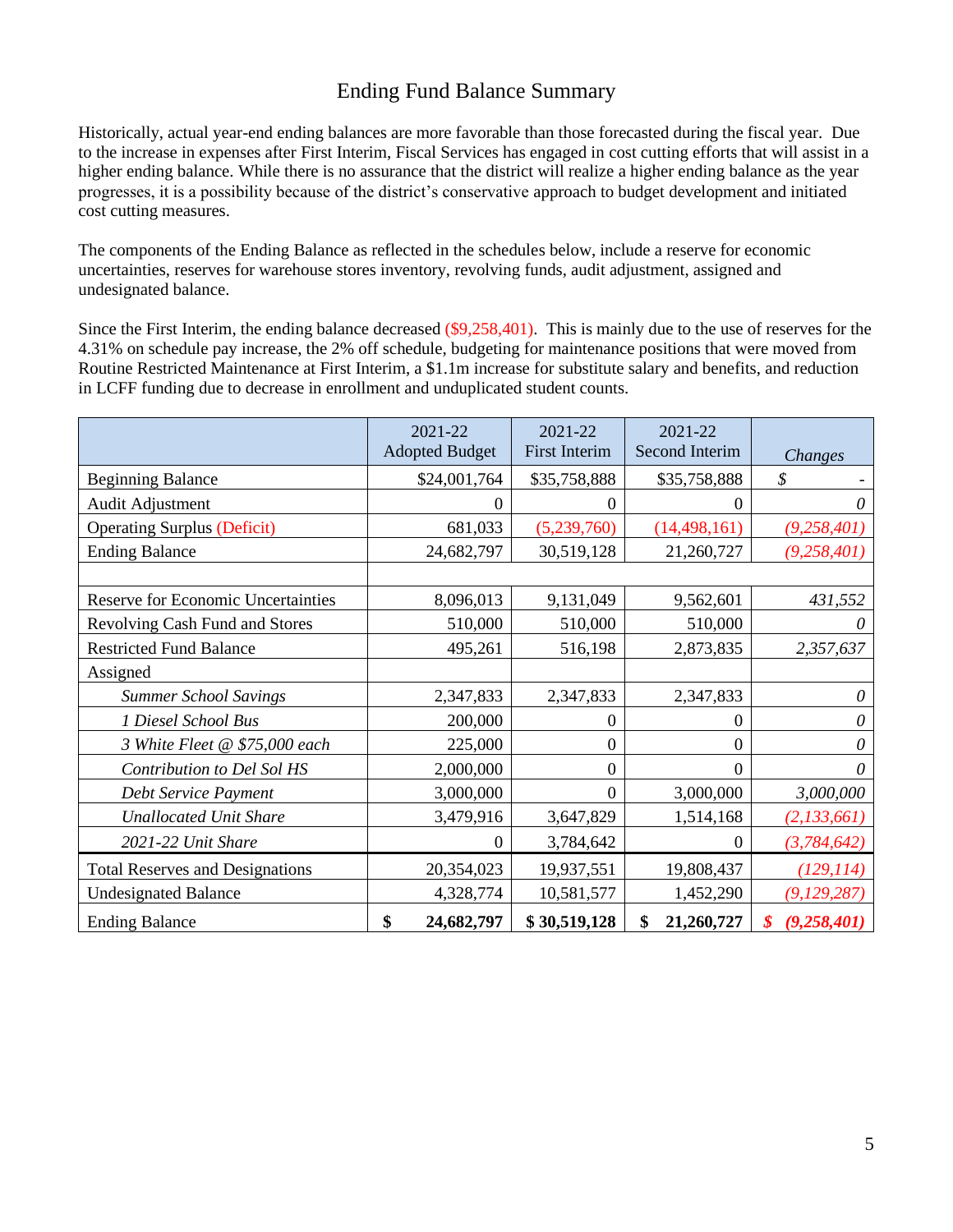## Multi Year Projection

The multiple year projection, Form MYP1 for both unrestricted and restricted funds, document that the District will be able to meet Board Policy 3100 and the specified future year's obligations for 2022-23 and 2023-24. District administration will be working on budget plans that have appropriate contingencies, to be developed to ensure that the district maintains financial stability.

Assumptions for the Multi Year Projection:

|                              | 2022-23   | 2023-24   |
|------------------------------|-----------|-----------|
| <b>LCFF COLA</b>             | 5.33%     | 3.61%     |
| Enrollment                   | 17,394    | 17,394    |
| Unduplicated                 | 11,921    | 11,921    |
| Average Daily Attendance ADA | 16,074.60 | 16,074.60 |
| <b>CalSTRS</b> Employer Rate | 19.10%    | 19.10%    |
| <b>CalPERS Employer Rate</b> | 26.10%    | 27.10%    |
| Health & Welfare             | 3%        | 3%        |

All one-time funding and off schedule pay have been removed.

|                                          | 2021-22        | 2022-23     | 2023-24     |
|------------------------------------------|----------------|-------------|-------------|
| Revenues & Other Financing Sources       | 304,255,199    | 257,620,523 | 265,062,363 |
| Expenditures & Other Financing Uses      | 318,753,360    | 260,513,849 | 269,698,563 |
| Net Increase (Decrease) to Fund Balance  | (14, 498, 161) | (2,893,326) | (4,636,200) |
|                                          |                |             |             |
| <b>Beginning Fund Balance</b>            | 35,758,888     | 21,260,727  | 18,367,401  |
| <b>Ending Fund Balance</b>               | 21,260,727     | 18,367,401  | 13,731,201  |
| Revolving Cash & Stores                  | 510,000        | 510,000     | 510,000     |
| <b>Restricted Fund Balance</b>           | 2,873,835      | 1,638,190   | 1,013,890   |
| Assigned                                 | 6,862,001      | 5,474,087   | 4,097,380   |
| Undesignated/Unappropriated              | 1,452,290      | 2,929,708   | 18,974      |
| Reserve for Economic Uncertainties of 3% | 9,562,601      | 7,815,416   | 8,090,957   |
| <b>Estimated Reserve %</b>               | 6.67%          | 7.05%       | 5.09%       |

|                                         |               | 2021-22     | 2022-23      |             | 2023-24      |            |
|-----------------------------------------|---------------|-------------|--------------|-------------|--------------|------------|
|                                         | Unrestricted  | Restricted  | Unrestricted | Restricted  | Unrestricted | Restricted |
| Revenues & Other Financing Sources      | 197,214,272   | 107,040,927 | 204,615,270  | 53,005,253  | 210,897,663  | 54,164,700 |
| Expenditures & Other Financing Uses     | 203,798,493   | 114,954,867 | 206,272,951  | 54,240,898  | 214,909,563  | 54,789,000 |
| Net Increase (Decrease) to Fund Balance | (6, 584, 221) | (7,913,940) | (1,657,681)  | (1,235,645) | (4,011,900)  | (624, 300) |
|                                         |               |             |              |             |              |            |
| <b>Beginning Fund Balance</b>           | 24,971,113    | 10,787,775  | 18,386,892   | 2,873,835   | 16,729,211   | 1,638,190  |
| <b>Ending Fund Balance</b>              | 18,386,892    | 2,873,835   | 16,729,211   | 1,638,190   | 12,717,311   | 1,013,890  |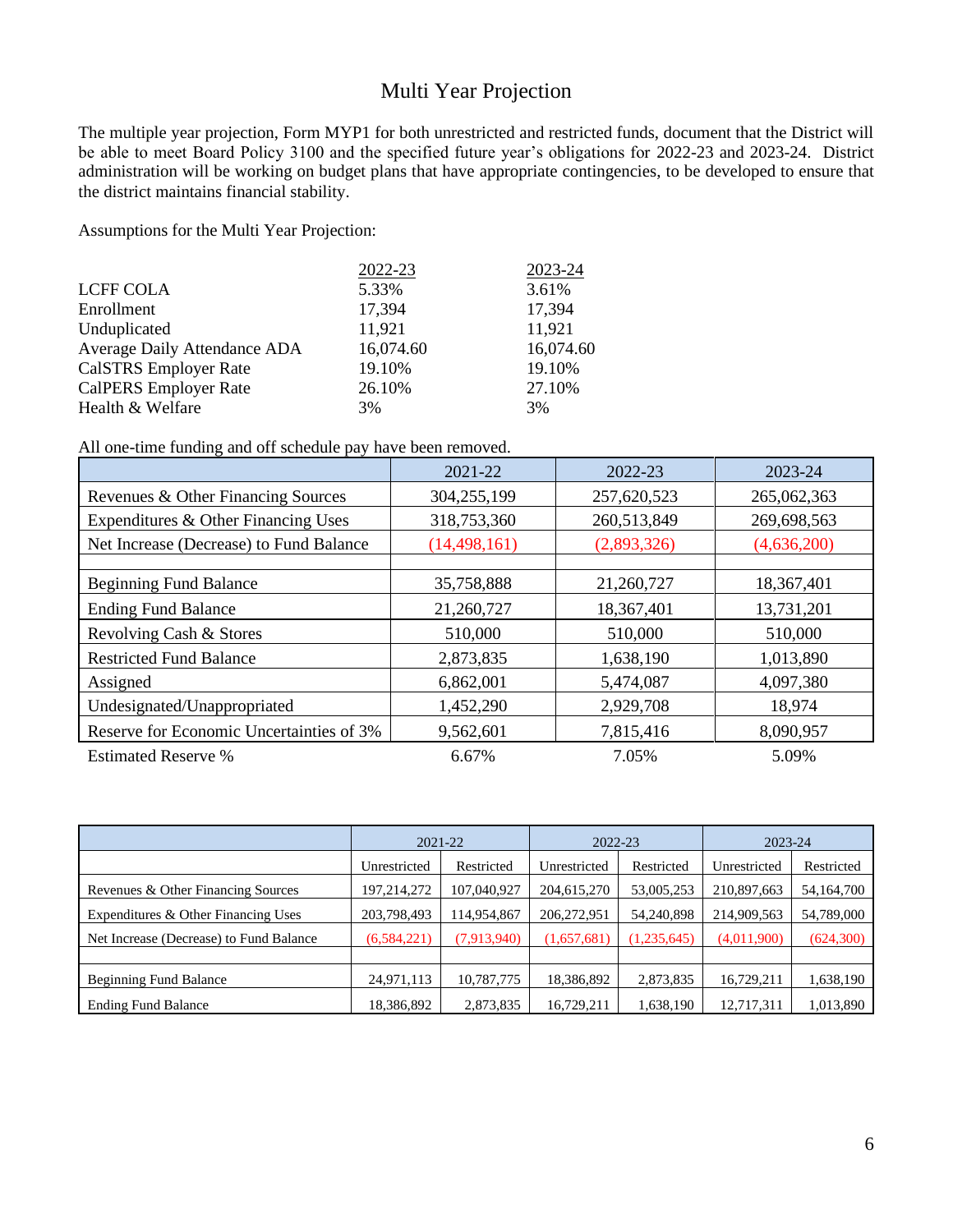# Enrollment/ADA History

The district primarily earns income through enrollment converted to Average Daily Attendance (ADA). Enrollment is simply the number of students enrolled in our schools. ADA is the Average Daily Attendance of those enrolled students.

| <b>Fiscal Year</b>             | 2018-19   | 2019-20   | 2020-21   | 2021-22   | 2022-23   | 2023-24   |
|--------------------------------|-----------|-----------|-----------|-----------|-----------|-----------|
|                                | Actual    | Actual    | Actual    | Actual    | Projected | Projected |
| <b>CBEDS</b> Enrollment        | 16,701    | 16,839    | 17,327    | 17,394    | 17,394    | 17,394    |
| <b>County Operated SPED</b>    | 51        | 52        | 46        | 49        | 49        | 49        |
| <b>Total Enrollment</b>        | 16,752    | 16,891    | 17,373    | 17,443    | 17,443    | 17,443    |
| P <sub>2</sub> AD <sub>A</sub> | 15,670.03 | 15,731.11 | 16,021.32 | 16,074.60 | 16,074.60 | 16,074.60 |
| <b>ADA/CBEDS Ratio</b>         | 93.54%    | 93.13%    | 92.22%    | 92.16%    | 92.16%    | 92.16%    |

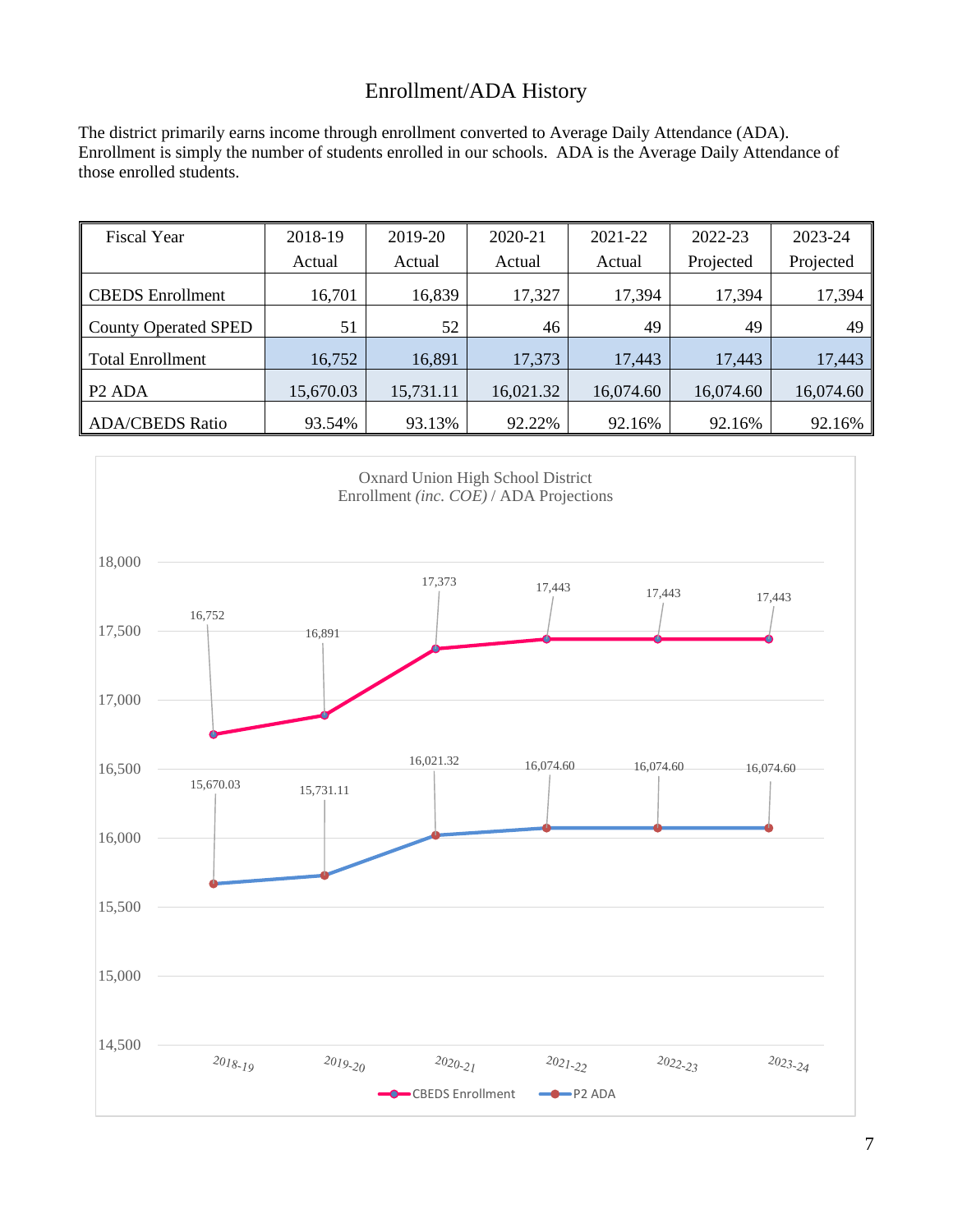| 2021-22 Second Interim - Other Funds |                     |                    |            |                 |                   |                                     |                       |  |
|--------------------------------------|---------------------|--------------------|------------|-----------------|-------------------|-------------------------------------|-----------------------|--|
| Other Funds                          | Student<br>Activity | Adult<br>Education | Cafeteria  | Measure A       | Developer<br>Fees | Capital<br>Facilities<br><b>RDA</b> | Prop 51<br><b>CTE</b> |  |
|                                      | 080                 | 110                | 130        | 215             | 250               | 251                                 | 352                   |  |
| <b>Total Revenue</b>                 | $\overline{0}$      | 4,034,648          | 8,181,935  | 700,200         | 773,536           | 1,885,332                           | 1,806                 |  |
| Total Expenditures                   | $\overline{0}$      | 4,636,685          | 8,780,203  | 218,081,155     | 6,574,000         | 2,340,000                           | 693,494               |  |
| Excess/(Deficiency)                  | $\overline{0}$      | (602, 037)         | (598, 268) | (217, 380, 955) | (5,800,464)       | (454, 668)                          | (691, 688)            |  |
| <b>Other Financing Sources</b>       | $\boldsymbol{0}$    | $\mathbf{0}$       | $\theta$   | 100.897.500     | $\Omega$          | $\Omega$                            | $\Omega$              |  |
| Net Inc/(Dec) to Fund Balance        | $\overline{0}$      | (602, 037)         | (598, 268) | (116, 483, 455) | (5,800,464)       | (454, 668)                          | (691, 688)            |  |
| <b>Beginning Balance</b>             | 1,591,882           | 602,037            | 2,605,594  | 116,483,455     | 8,965,299         | 3,256,327                           | 691,688               |  |
| <b>Ending Balance</b>                | 1,591,882           | $\Omega$           | 2,007,326  | $\overline{0}$  | 3,164,835         | 2,801,659                           | $\Omega$              |  |

| Other Funds                    | <b>COP</b><br>Del Sol HS | Start Up<br>Del Sol<br><b>HS</b> | Solar Drive    | <b>RCHS</b> State<br>Reimbursement | Bond<br>Interest $\&$<br>Redemption<br>1996<br>Measure O | Bond<br>Interest $&$<br>Redemption<br>2004<br>Measure H | Bond<br>Interest $&$<br>Redemption<br>2018<br>Measure A | Scholarships   |
|--------------------------------|--------------------------|----------------------------------|----------------|------------------------------------|----------------------------------------------------------|---------------------------------------------------------|---------------------------------------------------------|----------------|
|                                | 401                      | 409                              | 410            | 411                                | 510                                                      | 514                                                     | 515                                                     | 730            |
| <b>Total Revenue</b>           | 122,032                  | 7,863                            | 20,480         | 125,000                            | 3,218,095                                                | 4,425,444                                               | 13,150,708                                              | 441            |
| <b>Total Expenditures</b>      | 49,100,000               | $\theta$                         | 1,727,312      | 15,507,162                         | 3,715,405                                                | 6,647,425                                               | 13,513,238                                              |                |
| Excess/(Deficiency)            | (48,977,968)             | 7.863                            | (1,706,832)    | (15,382,162)                       | (497,310)                                                | (2,221,981)                                             | (362, 530)                                              | 441            |
| <b>Other Financing Sources</b> | 49,095,000               | 2,000,000                        | 4,065,000      | $\overline{0}$                     | $\Omega$                                                 | $\Omega$                                                | $\Omega$                                                | $\overline{0}$ |
| Net Inc/(Dec) to Fund Balance  | 117.032                  | 2,007,863                        | 2,358,168      | (15,382,162)                       | (497,310)                                                | (2,221,981)                                             | (362, 530)                                              | 441            |
| <b>Beginning Balance</b>       | $\mathbf{0}$             | 423,800                          | $\overline{0}$ | 15,382,162                         | 3,848,081                                                | 8,295,362                                               | 12,608,160                                              | 60,594         |
| <b>Ending Balance</b>          | 117,032                  | 2,431,663                        | 2,358,168      | $\overline{0}$                     | 3,350,771                                                | 6,073,381                                               | 12,245,630                                              | 61,035         |

#### Summary of Other Funds

**Fund 080 -** The Student Body Fund is to report associated student body (ASB) activities. GASB 84 recognizes ASB activity to be governmental rather than fiduciary. This was implemented in the 2020-21 fiscal year.

**Fund 110** - The Adult Education Fund is used to account separately for federal, state and local revenues that are restricted or committed for adult education programs.

**Fund 130 -** The Cafeteria Fund is used to account separate for federal, state and local resources to operate the food service program (Education Code sections 38090 and 38093).

**Fund 215** - The Building Fund (Measure A) proceeds have been targeted to be used for a new high school in the Oxnard area, improve/repair all high schools and adult school.

**Fund 250** - Capital Facilities Fund - Developer Fees is supported by developer fees and is restricted to the construction or reconstruction of facilities related to the growth generated by development.

**Fund 251** - Capital Facilities Fund - Redevelopment Fund/Other is supported by funds received from the dissolution of Redevelopment Agencies in 2012. Redevelopment funds come with fewer restrictions as to how the fund may be expended. Land lease is also recorded in this fund.

**Fund 401, 409, 410 & 411** - The Special Reserve Fund for Capital Outlay Projects - are to be used for the Del Sol High School COP (Fund 401), the Del Sol High School Startup funds (Fund 409), record the receipt of revenue for the sale of district property and expense incurred for the relocation of the district office (Fund 410) and the reimbursement for Rancho Campana High School to be used towards Del Sol High School (Fund 411).

**Fund 510, 514 & 515** - Bond Interest and Redemption Fund - account for the receipt of property taxes to repay the principal and interest on the General Obligation Bond debt service. This fund is restricted in use and cannot be used to pay General Fund expenditures.

**Fund 730** - Foundation Private-Purpose Trust Fund is used for scholarship funds established with public donations.